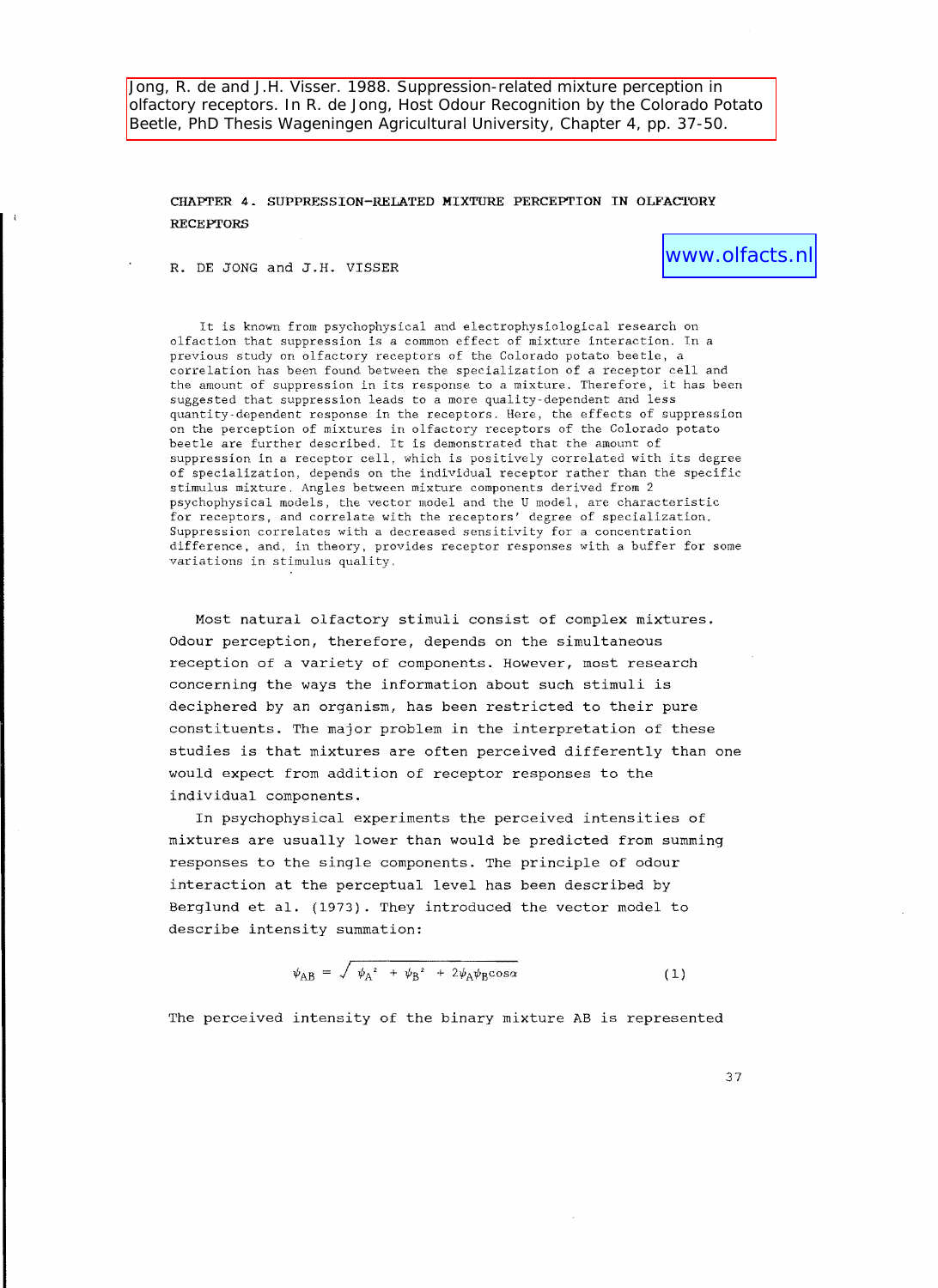by  $\psi_{AB}$ , and of its pure constituents A and B by  $\psi_A$  and  $\psi_B$ respectively. In this model, the angle  $\alpha$  is thought to depend on the qualitative similarities between components of a mixture. The more similar these components are, the smaller is the angle  $\alpha$ . This psychophysical model has been tested for humans for 2-component mixtures by Cain & Drexler (1974), Cain (1975), Moskowitz & Barbe (1977), Laffort & Dravnieks (1982) and Laing & Willcox (1983). Although the vector model performs very well for binary mixtures, it has shortcomings when applied in an extended form for more complex mixtures. Such an extended vector model has been tested by Berglund (1974), Moskowitz & Barbe (1977) and Laffort & Dravnieks (1979), and may not be able to predict the odour intensities of 3-component and higher-order mixtures when using  $\alpha$ 's which are completely determined in binary mixture experiments (Moskowitz, 1979).

The so-called 'U model' which has been proposed by Patte & Laffort (1979) does not suffer from problems for higher-order mixtures:

$$
\psi_{AB} = \psi_A + \psi_B + 2\sqrt{\psi_A \psi_B} \cos \alpha \tag{2}
$$

The U model has been tested in an extended form for ternary and quaternary mixtures by Laffort & Dravnieks (1982). Moreover, it fits the results for binary mixtures slightly better than the vector model, and includes cases where the perceived intensity of a mixture is stronger than that expected from simple additivity among the components (Laffort & Dravnieks, 1982). Suppression is, nevertheless, by far the most frequently encountered mixture effect in psychophysical studies.

Central mechanisms seem to be involved in mixture suppression. Gillan (1983) reported suppression of perceived odour intensities in odour-taste mixtures. Odour-odour mixtures, however, produced greater suppression than did the odour-taste mixtures. Furthermore, cain (1975) demonstrated that 2 substances presented separately to each nostril of humans at the same time, produced suppression, but to a lesser degree than the suppression when the 2 substances were mixed in the vapour phase. This suggests that besides effects in the central nervous system, receptors also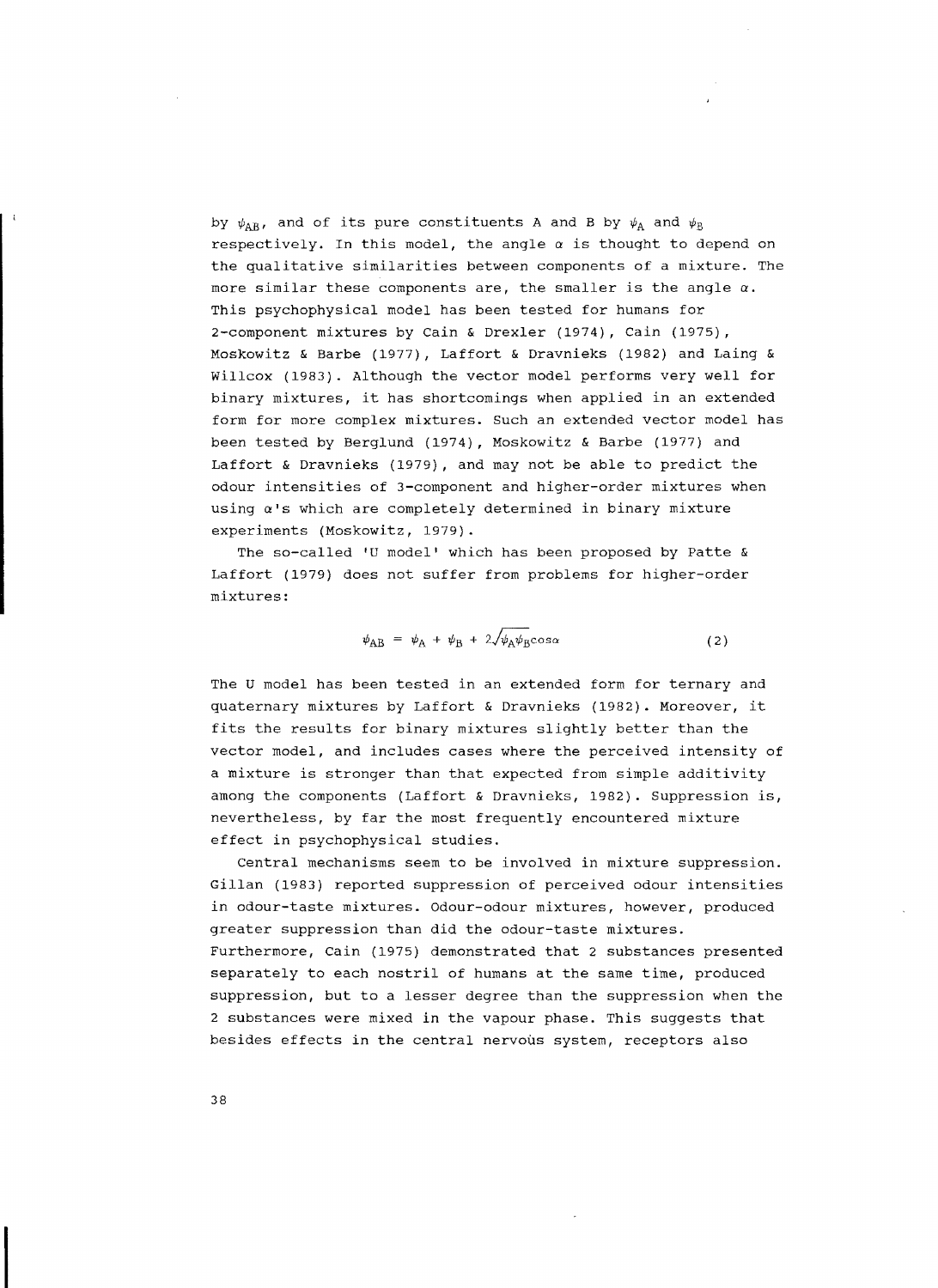contribute to mixture suppression.

Such interactive effects in the perception of odour mixtures at the level of individual receptor neurones have been described for invertebrates. Gleeson & Ache (1985) recorded from taurinesensitive chemoreceptors on the antennule of the spiny lobster. They found suppression in the receptor responses to taurine when it was applied in combination with certain amino acids. In some cases these responses were even blocked completely.

Suppression and enhancement in the responses of pheromone receptors of different insect species have been reported by O'Connell (1971) and O'Connell et al. (1986). Etcheto et al. (1982) applied psychophysical models to electroantennogram (EAG) recordings from honey bee workers. These recordings are thought to reflect summated responses of the population of olfactory receptors in an antenna. These authors also demonstrated synergy and suppression in the EAG responses to mixtures. De Jong & Visser (1988) described for the Colorado potato beetle a positive correlation in the degree of specialization of the olfactory receptors with the amount of suppression in their responses to binary mixtures.

Electrophysiological experiments indicate that suppression is the most common mixture effect, and that some psychophysical effects originate from peripheral processes. Mayer et al. (1984) suggested that an insect's behavioural response to odour stimulation, reflects the intensity of olfactory sensation in the central nervous system, which in turn would be a measure for the summed responses of receptors. Psychophysical models, therefore, may be relevant to receptor responses by interpreting the psi in the models as the response magnitude.

Little is known about the function of mixture suppression in the perception of olfactory information. Bartoshuk (1975) postulated that the mixture suppression observed in psychophysical taste experiments, plays an important role in encoding a potentially large stimulus concentration range into a much smaller psychological range. Such a mechanism which encodes a broad range of concentrations into a fairly small range of response intensities may be important for lobsters as well (Johnson et al., 1985; Carr & Derby, 1986). De Jong & Visser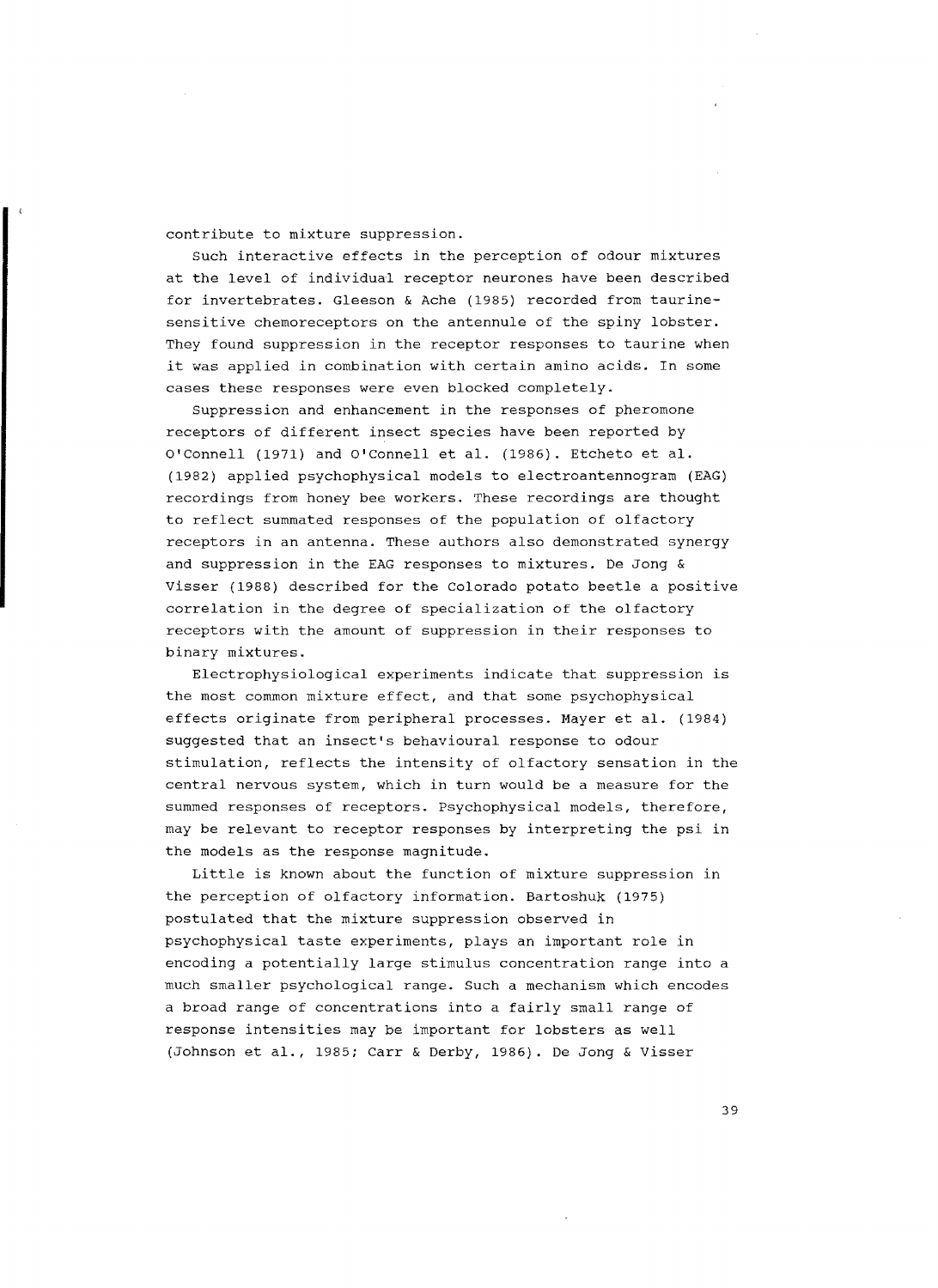(1988) proposed an important qualitative role of mixture suppression in the recognition of potato plant odour by the Colorado potato beetle. According to their hypothesis, the coding of olfactory information involves 2 separate channels. One channel contains neurones which are highly specialized in the perception of particular odour components, and at the same time show strong suppression in their responses to mixtures. The other channel consists of neurones which are more broadly tuned and respond to mixtures with less suppression. Broadly tuned receptors are supposed to detect the presence of compounds, while information about their ratios in a stimulus mixture is obtained by narrowly tuned receptors. The response level to mixtures in narrowly tuned receptors, therefore, is expected to be more quality-dependent and less quantity-dependent than in broadly tuned receptors.

In this report we evaluate data obtained from single cell recordings of Colorado potato beetles' antennal neurones, in order to investigate whether the suppression in a receptor depends primarily upon certain mixture combinations or on receptor characteristics. Furthermore, the effects of a change in stimulus concentration on the responses of these receptors are studied. The role of suppression in narrowly tuned receptors, with respect to olfactory coding, is discussed with use of the psychophysical models (1) and (2).

# ELECTROPHYSIOLOGICAL DATA

The data used in this report represent the responses of 39 olfactory receptors of the Colorado potato beetle to different stimuli (De Jong & Visser, 1988). The degree of specialization (DS) of an olfactory receptor, was expressed as the specialization in the cell's responses to 5 pure compounds, i.e. cis-3-hexen-1-ol, trans-2-hexenal, cis-3-hexenyl acetate, trans-2-hexen-1-o1 and 1-hexanol (at a source dilution of 4 x  $10^{-2}$  in paraffin oil, v/v). These compounds are part of the so-called 'green odour' of potato leaves (Visser, 1983), and are thought to be essential for plant odour recognition by the beetle (Visser & Ave, 1978). A receptor's relative response spectrum was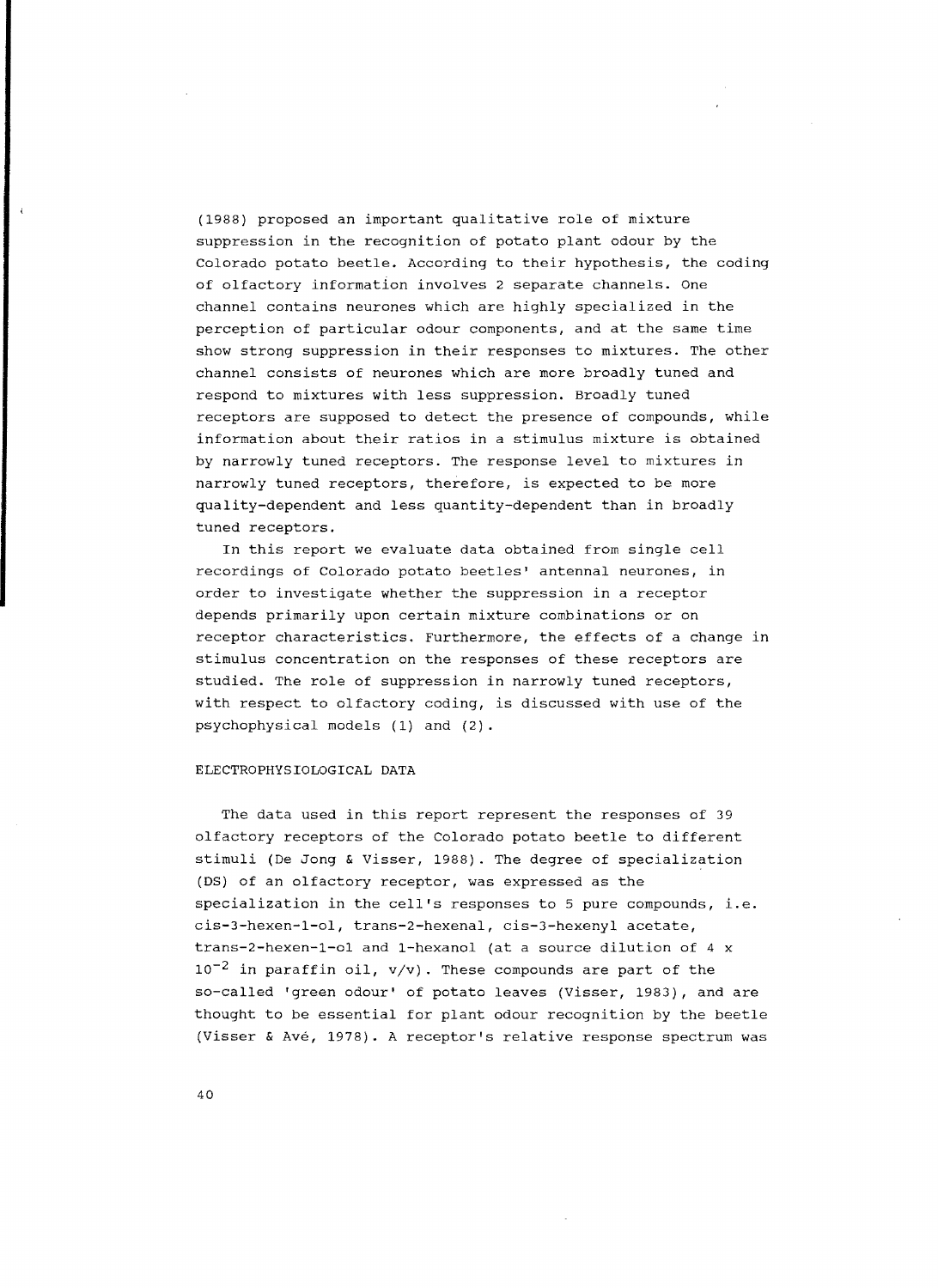obtained by setting the cell's 'best' component on a 100%-level. DS was calculated by (De Jong & visser, 1988):

$$
DS = \frac{100n - \sum_{i=1}^{n} R_i}{n - 1}
$$

Ri represents the cell's relative response to compound i. This calculation expresses DS as a percentage which ranges between 0 for cells without any specialization, and 100 for cells responding to only one of the test compounds. The number (n) of different compounds that was tested is 5.

The mixture effect was quantified as the average mixture response of a receptor (De Jong & visser, 1988). This was done by measuring the cell's responses to three 1:1 binary mixtures, each at 2 dilutions of the total amount of volatiles  $(4 \times 10^{-2}$  and 8 x  $10^{-2}$ , v/v, at the source). Compounds used in the mixtures were: trans-2-hexenal, cis-3-hexenyl acetate and 1-hexanol. Each mixture response was expressed as a percentage of the response to the mixture's 'best' pure component (at a dilution of 4 x  $10^{-2}$ ,  $v/v$ , at the source). The average mixture response (AMR6) was calculated for each cell as the average of the 6 values. variables were compared using the non-parametric Spearman rank correlation test (Siegel, 1956). A negative correlation between  $AMR<sub>6</sub>$  and DS has been described previously (De Jong & Visser, 1988) •

# APPLICATION OF THE MODELS

We evaluated the electrophysiological data with respect to the vector model (1), and were able to calculate an  $\alpha$  for 82 of the 117 cases (Fig. lA-C). In 6 cases, the responses to mixtures were stronger than the summed responses of the corresponding components, and since the vector model can not handle cases of synergism, these  $\alpha$ 's could not be determined. In the remaining 29 cases, the responses to mixtures showed stronger suppression than can be explained by the vector model. Using the U model (2), 106 of the 117 *a's* could be calculated (Fig. 1D-E). No synergism was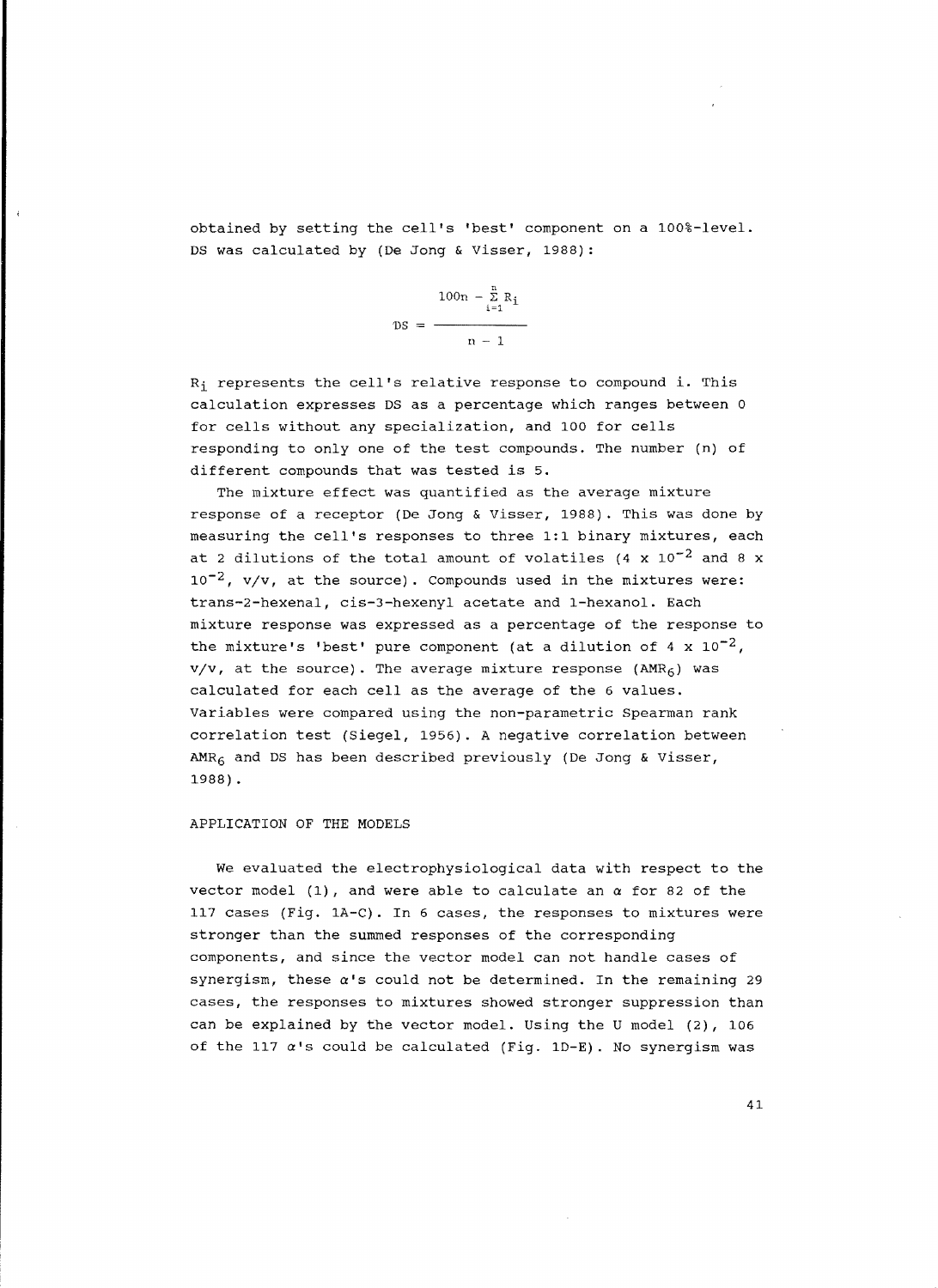



found to be too strong for this model. In 11 cases we calculated cosa values which were < -1. Besides a greater number of  $\alpha'$ s, the results of the U model show less variation in the  $\alpha$  values. The mean values of the  $\alpha$ 's for the 3 mixtures and for both models do not differ very much (Fig. 1).

Some  $\alpha$ 's could not be calculated because some mixtures showed stronger suppression than either model can handle. This may be due to the fact that most receptors showed a background firing rate which was too low to reveal possible inhibitory responses. As a result the magnitude of an inhibitory response could not be expressed as a decrease in frequency. Therefore, instead of expressing the receptor responses by their spike frequencies, the receptor potential might be a better response criterion, but this would require intracellular recordings.

When the  $\alpha$ -values for different pairs of mixture components are compared, it appears that  $\alpha$ -values for the same receptor are correlated with each other. Receptors with a high or a low *a*value for one mixture combination subsequently showed high or low values for other mixture combinations.  $\alpha$ -Values, therefore, are characteristic for these olfactory receptors. Table 1 gives for both models an overview of correlations between different pairs of  $\alpha$ 's for the same receptor population. For the U model we found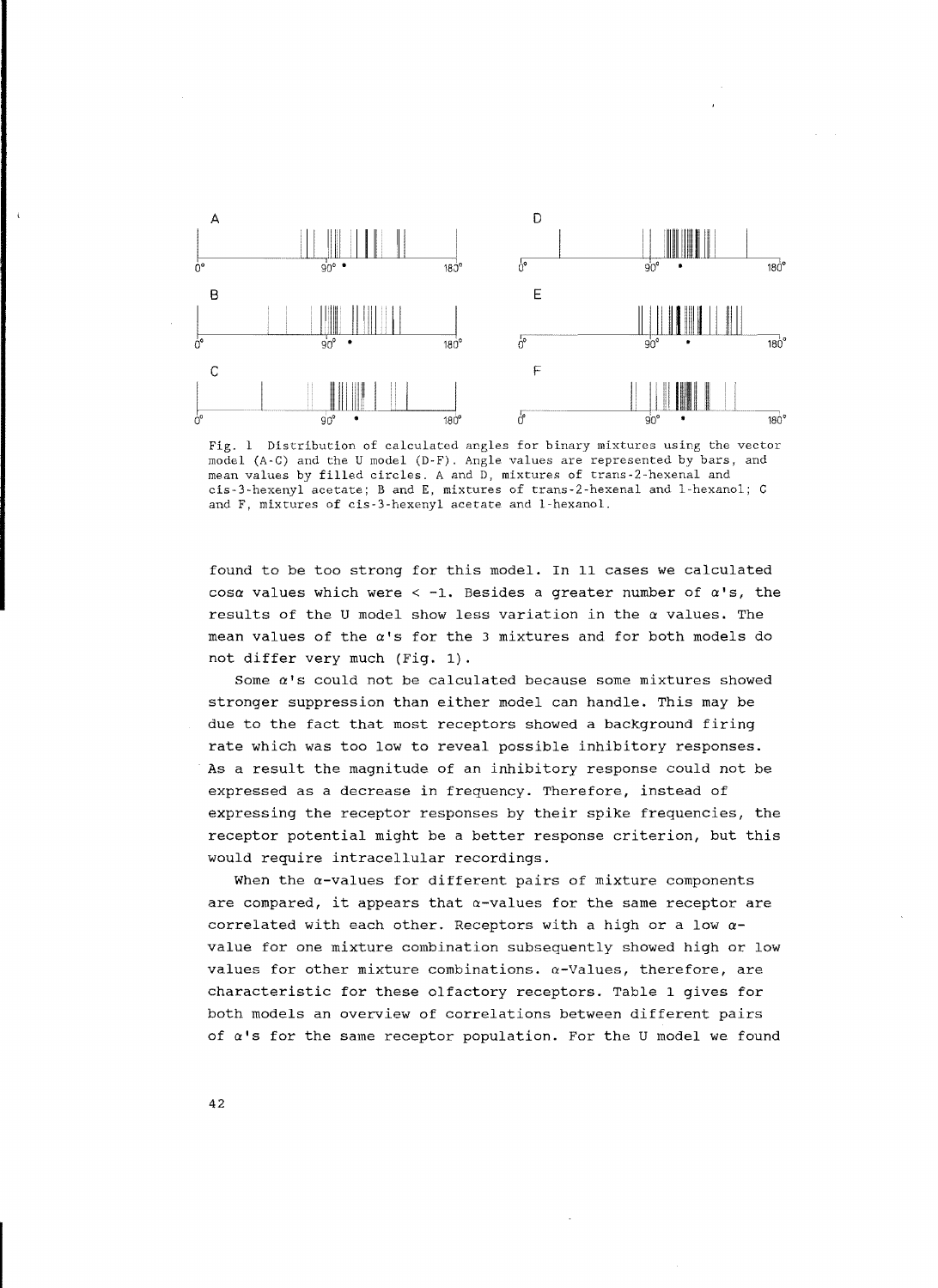|                                                | Vector model                                | U model                             |
|------------------------------------------------|---------------------------------------------|-------------------------------------|
| $\alpha_{ab}^{\phantom{ab}1}$ vs $\alpha_{ac}$ | $r_c^2 = 0.72$ ; N = 21;<br>P < 0.001       | $r_c = 0.60$ ; N = 33;<br>P < 0.001 |
| $\alpha_{ab}$ vs $\alpha_{bc}$                 | $r_s = -0.21$ ; N = 23;<br>$P = 0.343$      | $r_c = 0.47$ ; N = 33;<br>P < 0.010 |
| $\alpha_{\rm ac}$ vs $\alpha_{\rm bc}$         | $r_{\rm g} = 0.29$ ; N = 23;<br>$P = 0.180$ | $r_s = 0.50; N = 34;$<br>P < 0.005  |

Table 1. Correlations between different pairs of  $\alpha'$ s for the same receptor population. Variables were compared using the non-parametric Spearman rank correlation test (Siegel, 1956).

1 a, trans-2-hexenal; b, cis-3-hexenyl acetate; c, 1-hexanol.  $\alpha_{ab}$ ,  $\alpha_{ac}$  and  $\alpha_{bc}$ stand for angles between a and b, a and c, and b and c, respectively.  $2 r<sub>s</sub>$ , correlation coefficient; N, number of data pairs; P, probability (2) tailed) ,

significant correlations for all 3 combinations, while for the vector model this was the case for only one combination. The latter result may be due to a smaller number of data pairs.

The correlations between pairs of  $\alpha$ 's indicate that the correlation between  $AMR<sub>6</sub>$  and DS does not depend on the presence of one specific compound in the mixture, i.e. the most stimulating compound. In other words, the amount of suppression in a receptor cell, which is positively correlated with its degree of specialization, depends on receptor cell characteristics, rather than on the presence of one specific stimulus.

The correlation between AMR<sub>6</sub> and DS, therefore, is not due to the presence of the cell's 'best' stimulus in a mixture. Of the 39 cells tested, 31 showed the highest sensitivity to 1 of the 3 components used in the mixtures, and thus 4 of the 6 mixtures contained this compound. When the  $AMR<sub>4</sub>$  is calculated as the meanof these 4 mixtures containing the cell's 'best' compound, the correlation between  $AMR<sub>4</sub>$  and DS for these 31 cells is better  $(r_S = -0.70; N = 31; P < 0.001, 2-tailed; Fig. 2A) than that for$ AMR<sub>6</sub> and DS for the whole cell population ( $r_S = -0.52$ ; N = 39; P  $<$  0.001, 2-tailed). The AMR<sub>2</sub>s of the same 31 cells, resulting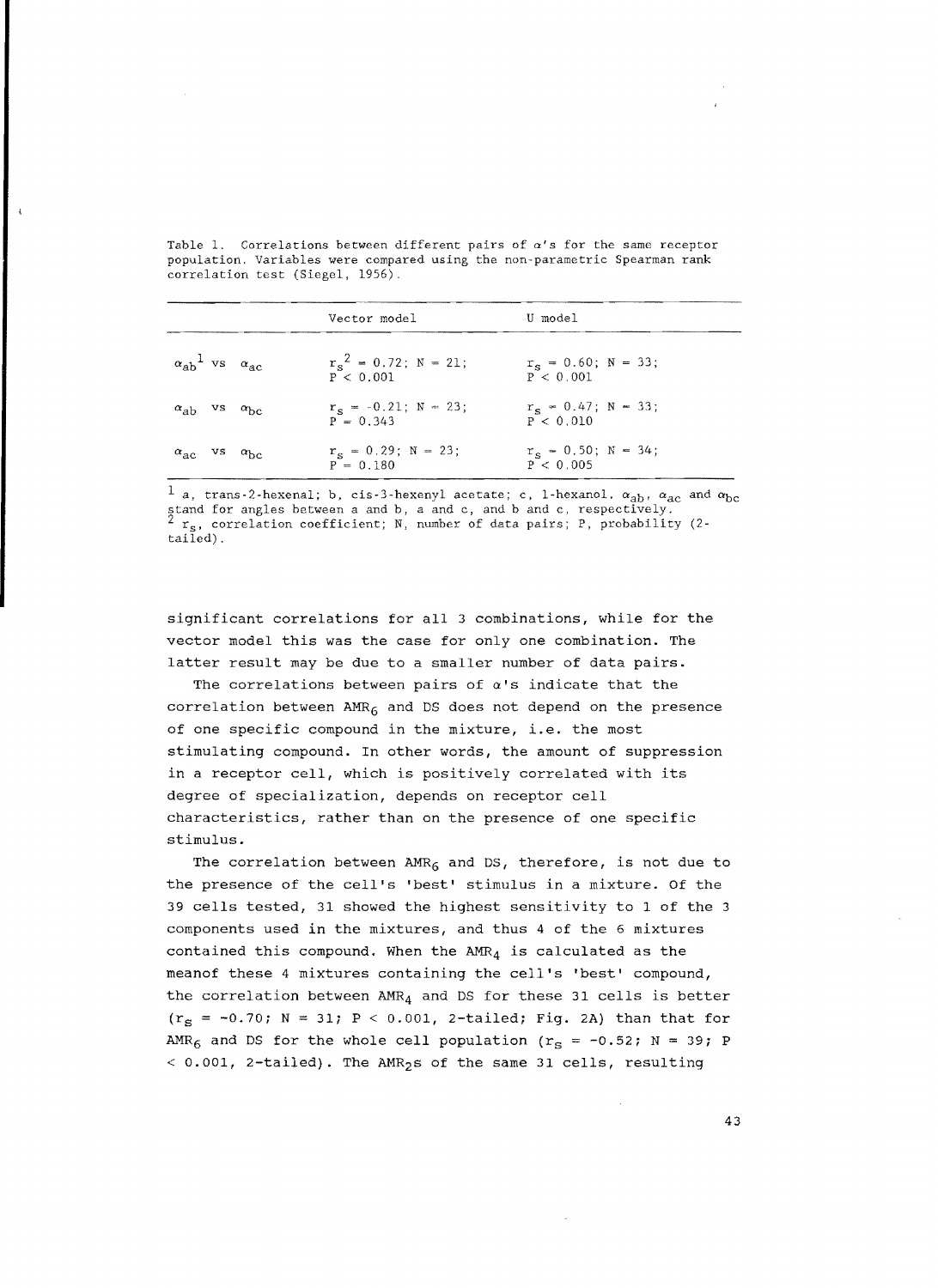

Fig. 2 Scatterdiagram for the average mixture response (AMR) and the degree of specialization (DS) in olfactory receptors of the Colorado potato beetle. A, mixtures containing the cell's 'best' compound  $(AMR<sub>4</sub>)$   $(r<sub>S</sub> = -0.70; N = 31;$ P < 0.001, 2-tailed); B, same cells, mixtures not containing their 'best' compound  $(AMR_2)$   $(r_s = -0.48; N = 31; P < 0.01, 2-tailed)$ .

from the 2 mixtures not containing the receptor's 'best' component, still show a negative correlation with DS ( $r_s = -0.48$ ;  $N = 31$ ; P < 0.01, 2-tailed; Fig. 2B), even though the accuracy of measurements is less than in the foregoing procedure. This decrease in accuracy is caused by the weaker responses to mixtures lacking the 'best' compound, particularly in the more specialized cells, and to the smaller number of mixtures used for calculating the cell's AMR. With both models (1) and (2),  $\alpha$ 's are correlated with the receptor's DS. using the vector model we found:  $r_s = 0.24$ ; N = 82; P < 0.05 (2-tailed), and with the U model:  $r_s = 0.31$ ; N = 106; P < 0.001 (2-tailed). These analyses demonstrate that suppression in response to binary mixtures is correlated with the extent of specialization of the receptor cells, and that suppression does not depend on the presence of one specific compound, e.g. the 'best' stimulus.

#### CONCENTRATION EFFECTS ON RESPONSES

Concentration shifts lead to changes in receptor responses. A change in mixture concentration is proportional to the changes in concentrations of its components. Assuming that this would change  $\psi_A$  and  $\psi_B$  by the same factor n to n $\psi_A$  and n $\psi_B$  respectively, the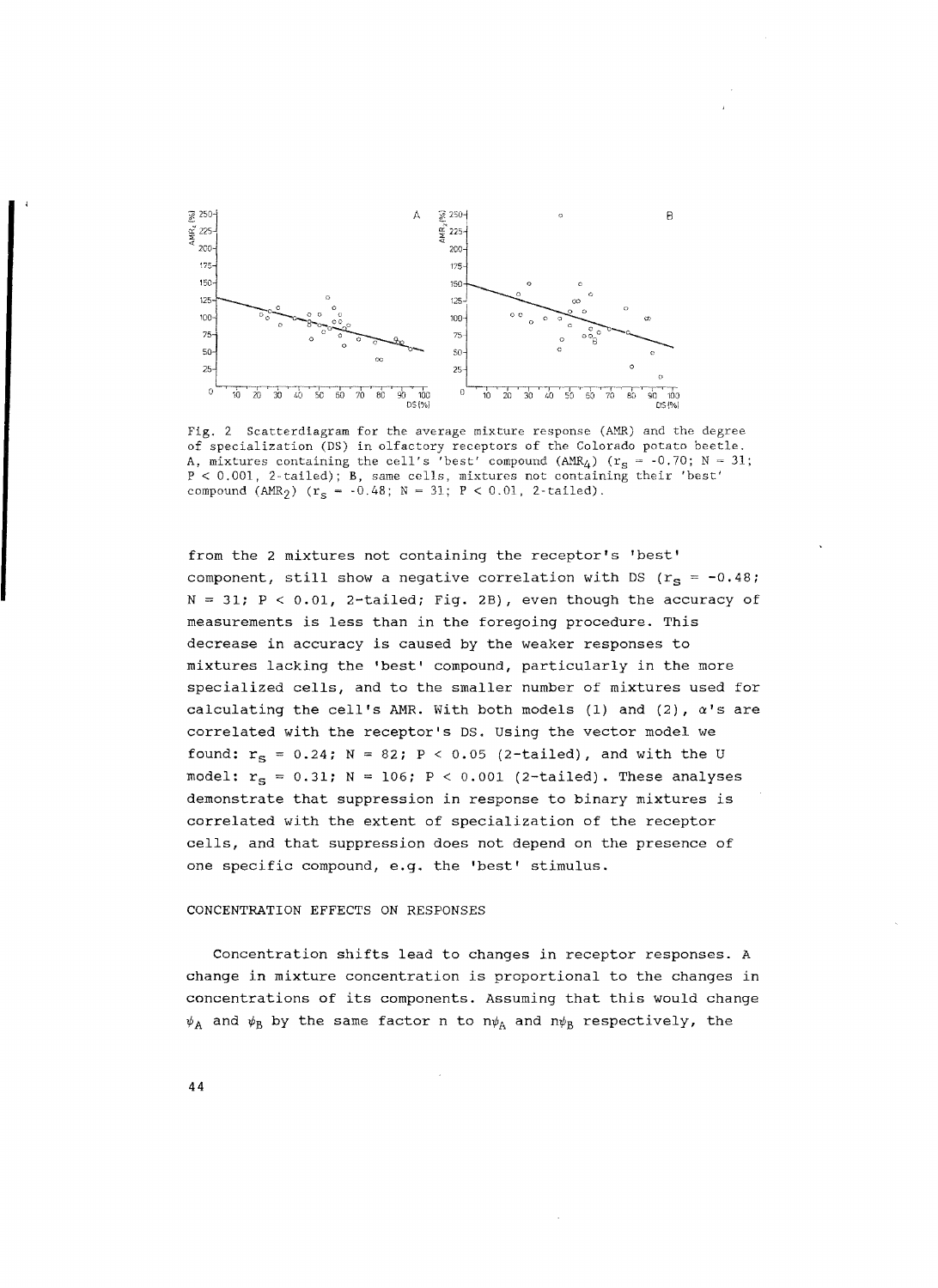response  $\psi'_{AR}$  to the new mixture concentration can be expressed for both models (1) and (2) as:

$$
\psi'_{AB} = n \psi_{AB} \tag{3}
$$

Since, according to (3),  $\psi_{AB}/\psi_{AB} = n$ , concentration shifts should lead to relatively similar changes in the responses of different receptors. However, the relative change in response to an increase in stimulus concentration (from 4 x  $10^{-2}$  to 8 x  $10^{-2}$ , v/v, at the source), averaged for the 3 mixtures, is significantly correlated with AMR<sub>6</sub>:  $r_s = 0.40$ ; N = 39; P < 0.005, 2-tailed, (Fig. 3). Thus, at strong suppression, the relative increase of receptor response caused by an increase in mixture concentration is small.

Differences between receptors in their dose-response relations can explain this effect. Dose-response relations are characterized by sigmoid-shaped curves when plotted on semi-logarithmic scales. The response intensity levels off at high stimulus concentrations. Visser (1979a) found, using the EAG recording technique, sigmoid-shaped dose-response curves for the Colorado potato beetle's antenna to the 'green odour' components. EAG recordings reflect the responses of the complete receptor cell population and, therefore, do not reveal differences between the receptors within this population. When, for instance, specialized neurones are more sensitive than generalized neurones, test concentrations sometimes lie at the right asymptotic region of the dose-response curves for specialized neurones, and in the steep region for the generalized neurones. This would cause relatively smaller effects by concentration shifts in specialized receptors. Although we did not find a relation between the absolute response levels of receptors to their 'best' compound and their DS (or between absolute response levels to their 'best' compound and  $AMR<sub>6</sub>$ ), this possibility cannot be excluded completely.

Another explanation could be differences between the steepness of dose-response curves for cells with high and low  $AMR<sub>6</sub>$  values. The steeper the curve, the smaller the concentration range in which the cell's response intensity is affected. A relationship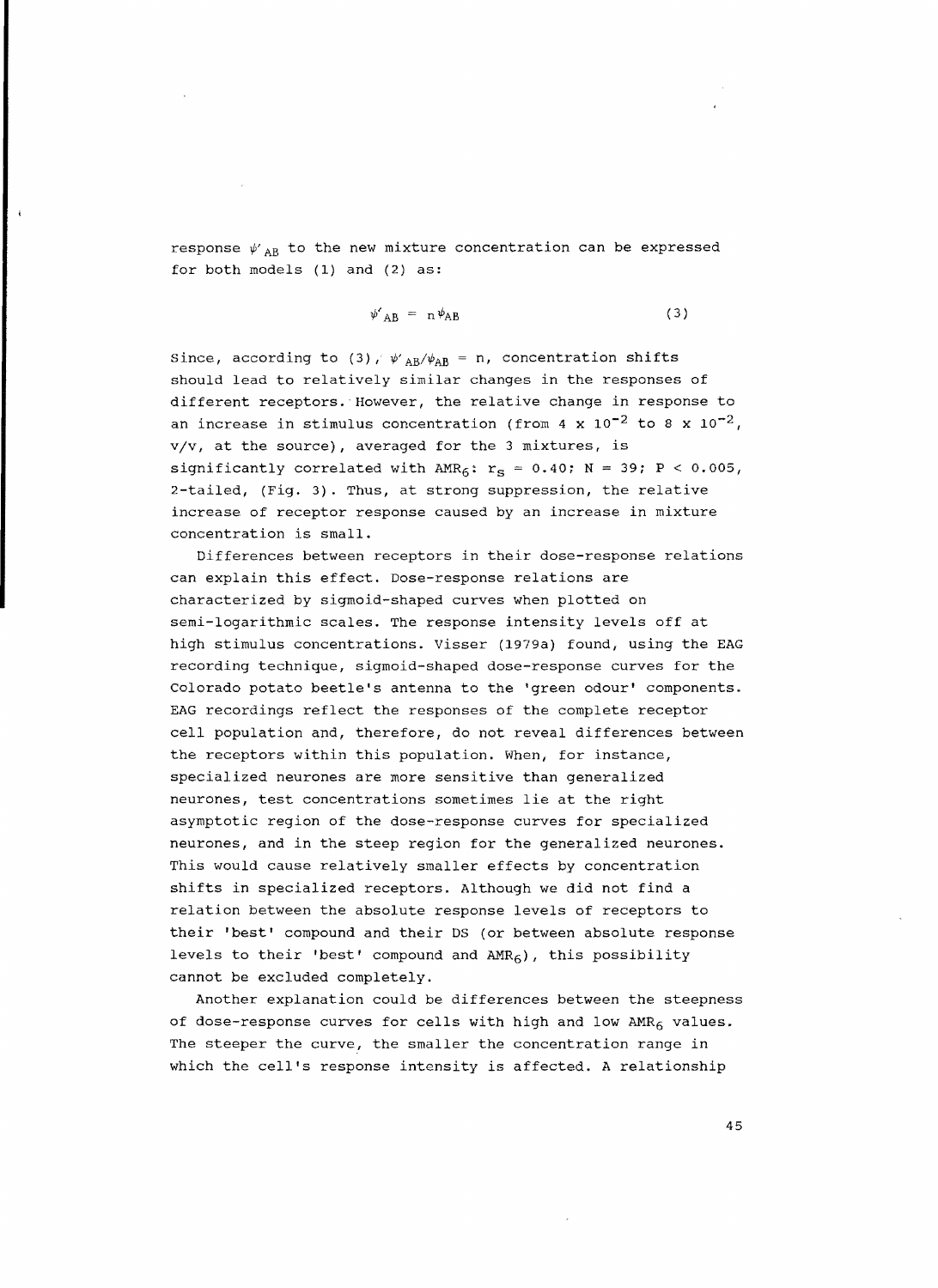

Fig. 3 Scatterdiagram for the relative change in receptor response to an increase in mixture<br>concentration ( $\psi'_{AB}$  at 8 x 10<sup>-2</sup>,  $\sigma$  0 mixture concentrations ( $\psi_{AB}$  at 4 x<br> $\sigma$  0 0 0 0 0 0  $10^{-2}$  y/y) and the average mixture

between the receptor's  $AMR_6$  and the steepness of its dose-response curves, thus explains the observed correlation between  $AMR<sub>6</sub>$  and the relative change in response to a concentration increase (Fig. 3). Specialized receptors may have steeper curves than more generalized ones. This could cause synergy at low concentrations and suppression at high concentrations, and thus would reduce the concentration dependency of the responses. When the test concentrations fall in the steep region of their dose-response curves, the situation would be reversed of course, since steeper curves then show stronger effects. However, since the test concentrations used in our experiments, are relatively high compared with the EAG dose-response curves (Visser, 1979a), the latter possibility does not seem very likely.

Concentration dependency of mixture interaction in receptor cells, has been described by Johnston et al. (1985) for some types of chemoreceptors in lobsters. These receptors showed synergy when mixtures were applied at low test concentrations, and suppression at high test concentrations.

NeVertheless, in contrast to the assumption made earlier that  $\psi'_{A}/\psi'_{B}$  =  $\psi_{A}/\psi_{B}$ , the concentration shift may have changed  $\psi_{A}$  and  $\psi_B$  in a dissimilar way. Since suppression may provide receptors with an additional buffer against small changes in the ratio of  $\psi_A$  and  $\psi_B$ , as is discussed later, the response levels of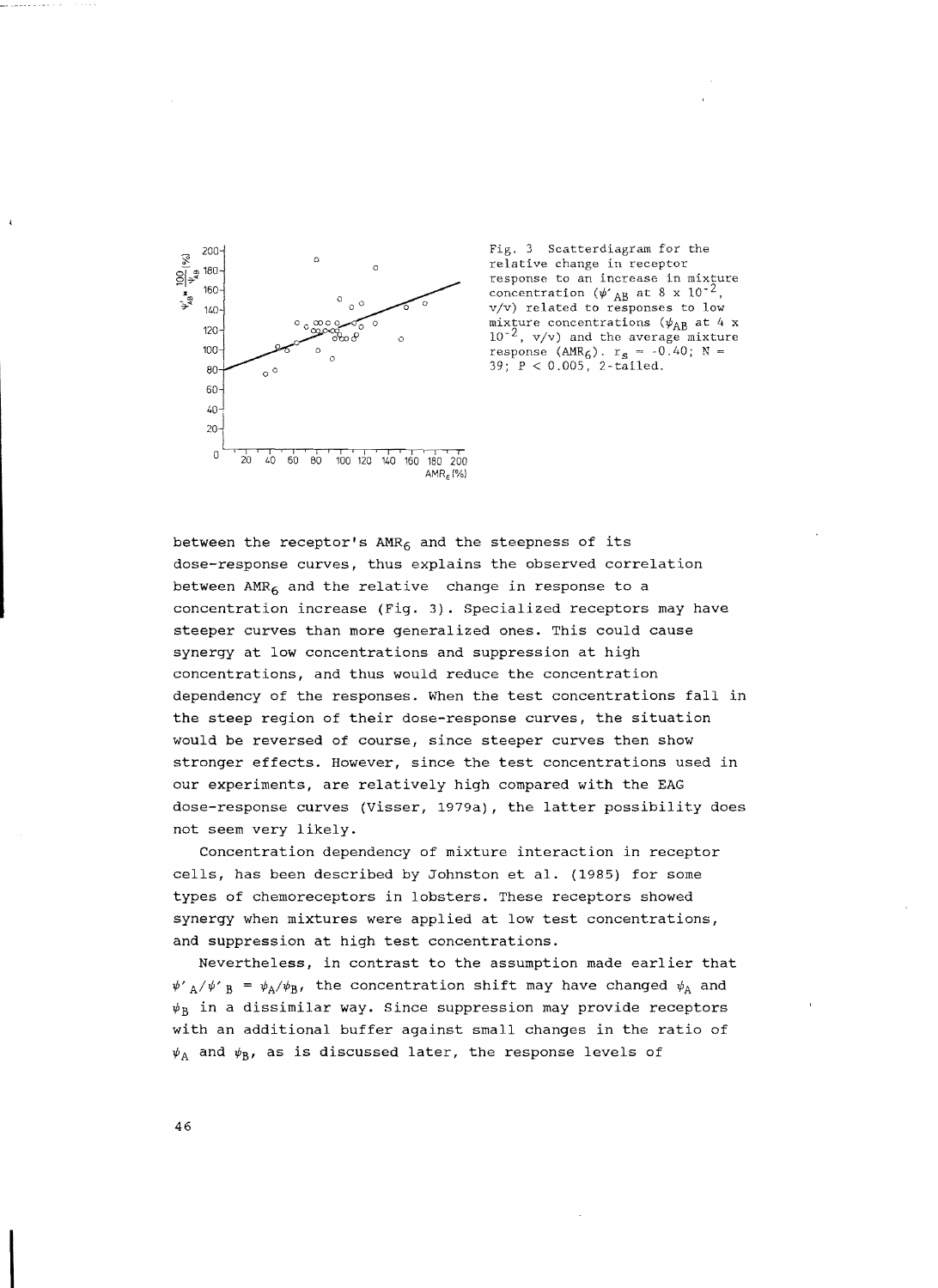specialized receptors then would be less influenced by concentration changes. This effect could have contributed to the observed correlation in Figure 3.

### QUALITY BUFFERED RESPONSES

According to De Jong & Visser (1988), the response level in narrowly tuned receptors depends on odour quality. The chemical composition of a food odour, however, is not always exactly the same, e.g. due to differences in age of the food sources. Although the odour compositions of young and old potato plants differ in their ratios of components (Visser, 1979b), both odours are attractive to Colorado potato beetles (Visser, 1976). This indicates that some tolerance exists in the mechanism of odour quality coding. Potato leaf odour, however, loses its attractiveness to Colorado potato beetles when small quantities of its component odours are added artificially (Visser & Ave 1978; De Jong & Visser, unpubl.), which demonstrates that this tolerance is limited. Nevertheless, a certain buffer capacity in the perception of quality might enable an organism to distinguish between biological important signals and background noise in olfaction.

Fig. 4 illustrates for both the vector model (Fig. 4A) and the U model (Fig. 4B), the change in response level  $\psi_M$  of an olfactory receptor to a stimulus M when stimulus C is added. Stimulus M alone elicits a response level  $\psi_{M_O}$ . The response levels elicited by stimulus C ( $\psi_C$ ) and combinations of stimuli M and C ( $\psi_M$ ), are expressed relatively to  $\psi_{M_O}$ . The relation between  $\psi_M$  and  $\psi_C$  is given for several angles between M and C. Simple addition of the response levels  $\psi_{\text{Mo}}$  and  $\psi_{\text{C}}$  occurs at  $\alpha = 0^{\circ}$  with the vector model and at  $\alpha = 90^{\circ}$  with the U model. The response intensity  $\psi_{M_O}$  can be suppressed by stimulus C at high  $\alpha$ -values. At  $\alpha$  = 180°, for example, there can be a severe suppression of  $\psi_{M_O}$ . Cases where the response to a mixture is stronger than predicted from adding responses to the single components are only included in the U model and depend on the  $\alpha$ -value (0° ≤ $\alpha$ <90°). Both models show that within a certain range  $\psi_M$  can be relatively unaffected on addition of stimulus C. With the vector model at  $\alpha$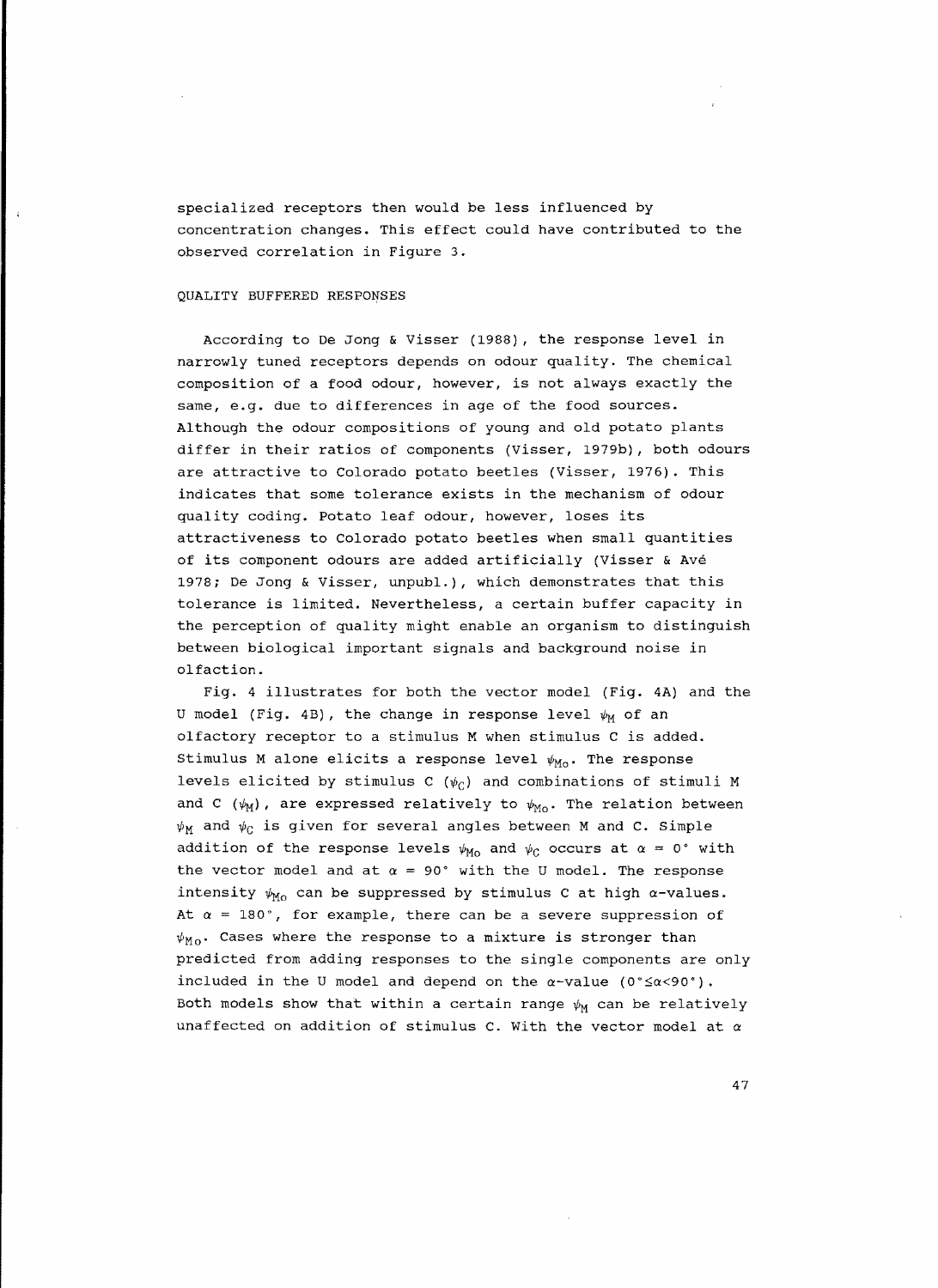

Fig. 4 Response level  $\psi_M$  of a receptor after addition of a stimulus C (with response level  $\psi_C$ ) to a stimulus M with a response level  $\psi_\text{Mo}$ . The relation between  $\psi_M$  and  $\psi_C$  is given for several angles between C and M in the vector model (A) and the U model (B). See text for further explanation.

= 90', for instance, addition of stimulus C with a relatively small response level  $\psi_C$  does not affect  $\psi_{M_O}$  significantly. The capacity of this buffer is in both models determined by the particular angle between M and C, and by the ratio of response intensities  $\psi_C$  and  $\psi_{Mo}$ . Suppression, therefore, in theory provides receptor responses with a buffer for some variations in stimulus quality.

#### ACKNOWLEDGEMENTS

We thank F.W. Maes, P. Roessingh and L.M. Schoonhoven for comments on the manuscript, and J. Keenlyside and D.R. Papaj for correcting the English text. The first author was supported by the Foundation for Fundamental Biological Research (BION), which is subsidized by the Netherlands Organization for the Advancement of Pure Research (ZWO).

### REFERENCES

Bartoshuk, L.M., Taste mixtures: is mixture suppression related to compression?, Physiol. Behav., 14 (1975) 643-649.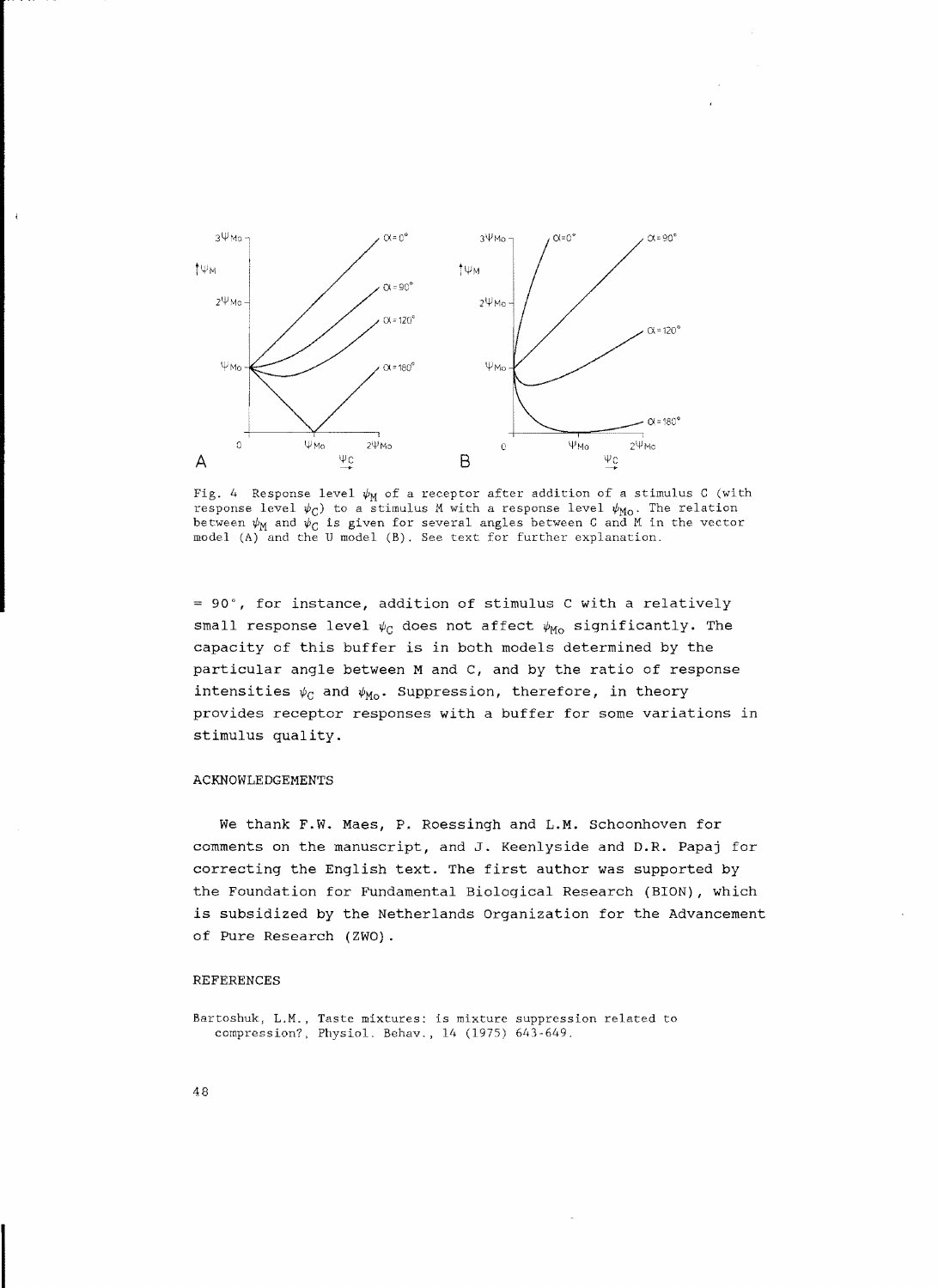Berglund, B., Quantitative and qualitative analysis of industrial odors with human observers, Ann. N.Y. Acad. Sci., 237 (1974) 35-51.

Berglund, B., Berglund, U., Lindvall, T. & Svensson, L.T., A quantitative principle of perceived intensity summation in odor mixtures, J. Exp. Psychol., 100 (1973) 29-38.

Cain, W.S., Odor intensity: mixtures and masking, Chern. Sens. Flav., 1 (1975) 339-352.

Cain, W.S. & Drexler, M., Scope and evaluation of odor counteraction and masking, Ann. N.Y. Acad. Sci., 237 (1974) 427-439.

Carr, W.E.S. & Derby, C.D., Chemically stimulated feeding behavior in marine animals; importance of chemical mixtures and involvement of mixture interactions, J. Chem. Ecol., 12 (1986) 989-1011.

De Jong, R. & Visser, J.H., Specificity-related suppression of responses to binary mixtures in olfactory receptors of the Colorado potato beetle, Brain Res., (1988) in press.

Etcheto, M., Pichon, Y. & Laffort, P., Sensibilite antennaire de l'abeille des melanges binaires de substances odorantes, J. Physiol. Paris, 78 (1982) 266 269.

Gillan, D.J., Taste-taste, odor-odor, and taste-odor mixtures: greater suppression within than between modalities, Percept. Psychophys., 33 (1983) 183-185.

Gleeson, R.A. & Ache, B.W., Amino acid suppression of taurine-sensitive chemosensory neurons, Brain Res., 335 (1985) 99-107.

Johnson, B.R., Borroni, P.F. & Atema, J., Mixture effects in primary olfactory and gustatory receptor cells from the lobster, Chem. Senses, 10 (1985) 367-373.

Laffort, P. & Dravnieks, A., Several models of suprathreshold quantitative interactions in binary mixtures, Chem. Senses, 7 (1982) 153-174.

Laing, D.G. & Willcox, M.E., Perception of components in binary odour mixtures, Chern Senses, 7 (1983) 250 264.

Mayer, M.S., Mankin, R.W. & Lemire, G.T., Quantitation of the insect e1ectroantennogram: measurement of sensillar contributions, elimination of background potentials, and relation to olfactory sensation, J. Insect Physio1., 30 (1984) 757-763.

Moskowitz, H.R., Utility of the vector model for higher-order mixtures: a correction, Sensory Process., 3 (1979) 366-369.

Moskowitz, H.R. & Barbe, C.D., Profiling of odor components and their mixtures, Sensory Process., 1 (1977) 212-226.

O'Connell, R.J., Responses of olfactory receptors to the sex attractant, its synergist and inhibitor in the red-banded leaf roller, Argyrotaenia velutinana, In: D. Schneider (Ed.), Olfaction and Taste IV, 186.

O'Connell, R.J., Beauchamp, J.T. & Grant, A.J., Insect olfactory receptor responses to components of pheromone blends, J. Chem. Ecol., 12 (1986) 451-467.

Patte, F. & Laffort, P., An alternative model of olfactory quantitative interaction in binary mixtures, Chem. Senses Flav., 4 (1979) 267-274.

Siegel, S., Nonparametric Statistics for the Behavioral Sciences, McGraw-Hill Kogakusha, Tokyo, 1956.

Visser, J.H., The design of a low-speed wind tunnel as an instrument for the study of olfactory orientation in the Colorado beetle (Leptinotarsa decemlineata), Entomol. Exp. Appl., 20 (1976) 275-288.

Visser, J.H., Electroantennogram responses of the Colorado beetle, Leptinotarsa decemlineata, to plant volatiles, Entomol. Exp. Appl., 25 (1979a) 86-97.

Visser, J.H., Olfaction in the Colorado beetle at the onset of host plant